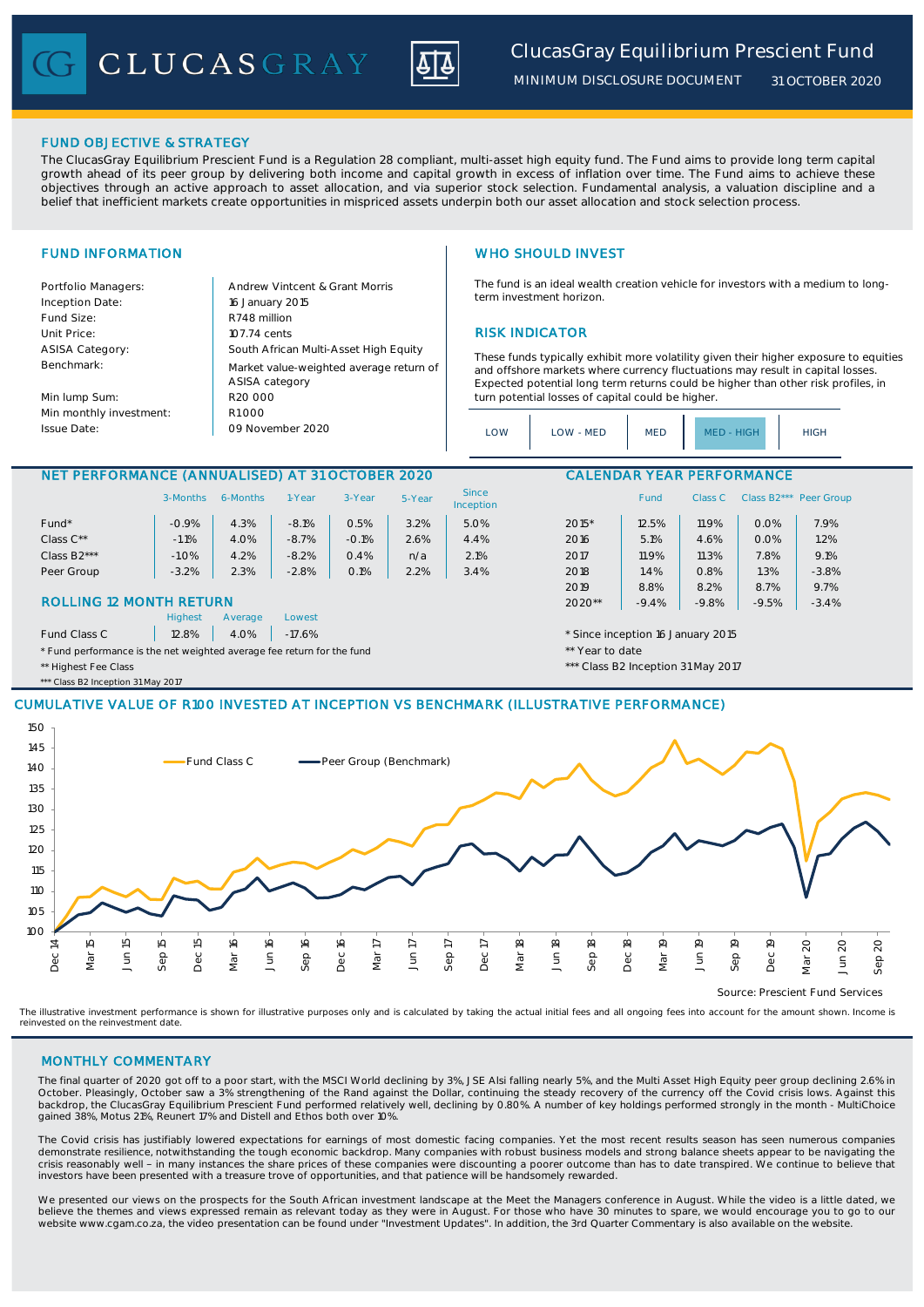CLUCASGRAY



*MINIMUM DISCLOSURE DOCUMENT 31 OCTOBER 2020*

Domestic Equity 50%

# TOP 10 SA EQUITY HOLDINGS FUND ASSET ALLOCATIONS

| Naspers                  | 4.7% | <b>Asset Class</b> | %     |
|--------------------------|------|--------------------|-------|
| Standard Bank            | 2.7% | Domestic Equity    | 49.29 |
| ABSA                     | 2.7% | Foreign Equity     | 22.29 |
| Brit AM Tobacco          | 2.4% | SA Cash            | 0.7%  |
| Anglo American           | 2.2% |                    |       |
| <b>MTN</b>               | 2.1% |                    |       |
| African Rainbow Minerals | 2.0% |                    |       |
| Multichoice              | 2.0% |                    |       |
| <b>BHP Group</b>         | 1.8% |                    |       |
| Adcock Ingram            | 1.7% |                    |       |



## DISTRIBUTIONS FEE STRUCTURE

| Distribution Frequency   | Annually            | TER                                 | Class C | Class B <sub>2</sub> |
|--------------------------|---------------------|-------------------------------------|---------|----------------------|
| <b>Distribution Date</b> | 01 April            | Annual Management Fee (excl. VAT)   | .20%    | 0.75%                |
| Last Distribution        | 4.18 cents per unit | Other Cost                          | 0.14%   | O.14%                |
|                          |                     | VA <sub>1</sub>                     | 0.20%   | 0.13%                |
|                          |                     | Total Expense Ratio (incl. VAT)     | 1.54%   | 1.02%                |
|                          |                     | Transaction Costs (incl. VAT)       | 0.23%   | 0.23%                |
|                          |                     | Total Investment Charge (incl. VAT) | .77%    | .25%                 |